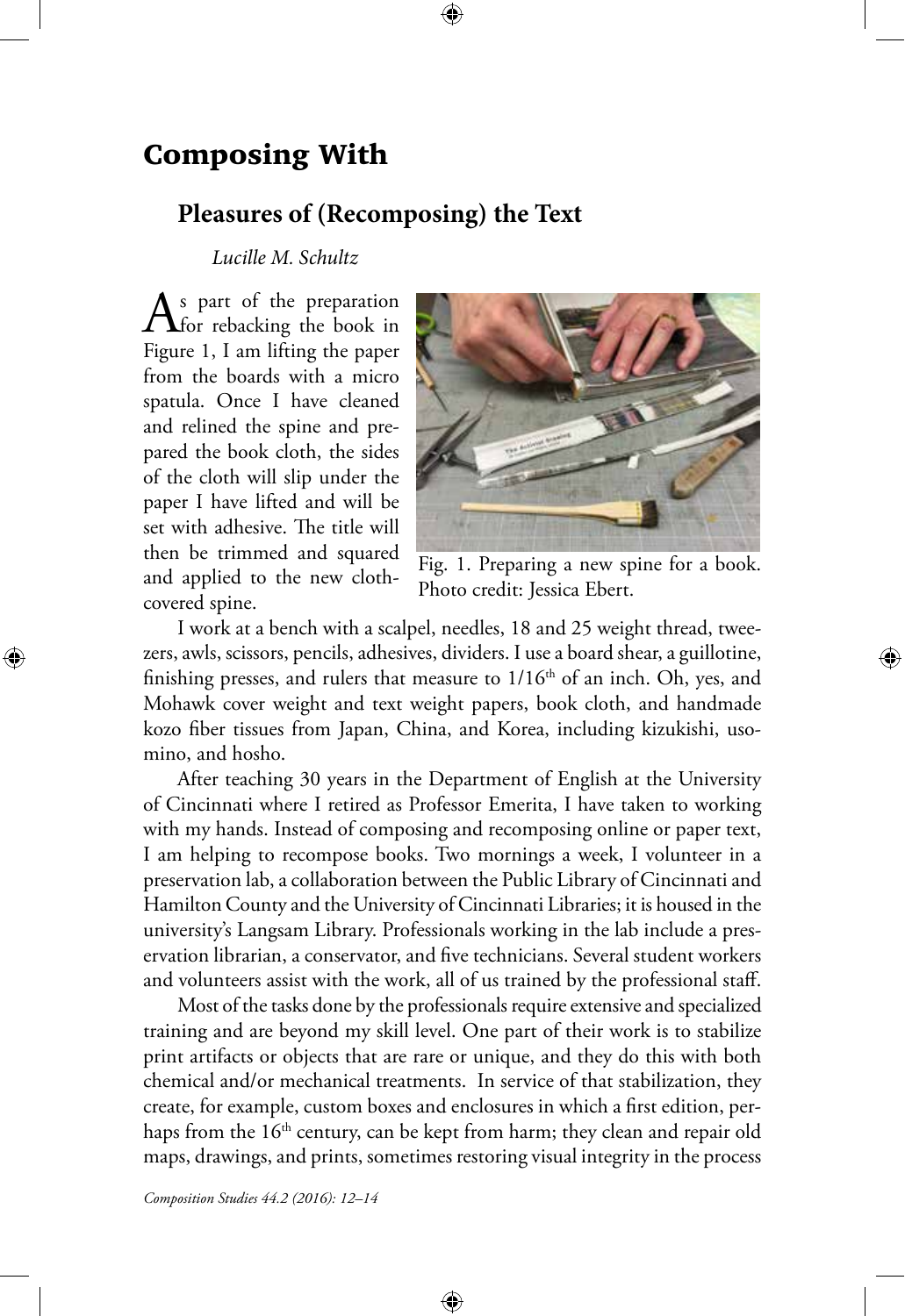of chemically removing a stain; and toward the success of this work, they maintain currency in their field with ongoing professional development and innovation. At the same time they make individual items available to patrons, they also focus on collections as a whole, protecting them from environmental harm and conducting disaster mitigation as is required. In short, their tasks are preservation and conservation.

My job is considerably simpler: to repair books, not part of a rare book collection, that have suffered injury, and prepare them for return to the shelves and to readers. University library books and public library books, especially those that are heavily used, suffer from daily wear and tear, some ordinary, some extraordinary. Pulling a book from a shelf by its head cap will damage its spine; leaning books at an angle on a shelf will interfere with their structure; schlepping books around in a backpack or using them to prop up the foot of a couch (a horror) will all contribute to the deterioration of the textblock, the spine, and/or the boards of a book.

So how to name the pleasures of working with these texts? The joys of a new lexicon for one: words or phrases like "nipping," "rounding," "stab binding," "chain stitch," "turn-ins," "reback" represent concepts and techniques that I have learned to apply in the repair of a book, in the recomposing of a text. I know the importance of "squaring" a piece of paper, of finding the "grain" of the paper, of measuring even to 1/32nd of an inch.

⊕

And more significantly, I've learned (and continue to learn) how to give a battered or injured book new life. A children's book that might have been tossed because of its broken spine and wobbly covers can return to the children's section of the public library after 45 minutes of my work. With cooked wheat paste and Japanese paper, I repair tears in new books and old, often first removing the scotch tape that a well-meaning but ill-advised patron has applied to a rip. Sometimes I will re-sew a signature whose thread has deteriorated over time or bind new music scores so that they can be used repeatedly without damage.

This work is both simple and complex, both straightforward and messy. And mistakes are easy to make, forgetting, for example, the old saw of "measure twice and cut once." We work on repairs from the inside of a book out, and if those inner repairs, such as hinging in a leaf, are not done precisely, the overall repair can be compromised. And sometimes a book is, well, wacky to start with . . . the original binding was cheaply done, or the textblock and the boards are not perfectly in sync. The repairs can then get a bit weird. Not unlike copyediting or proofreading in some ways, in the process of eliminating one error, I do not unwittingly want to create others. Neither, ahem, do I want to slash a finger with a scalpel, or catch it in the board shear.

And the greatest pleasure? None of this is to deny the delight of reading electronically. But as I work at repairing books made from paper and board

⊕

Pleasures of (Recomposing) the Text 13